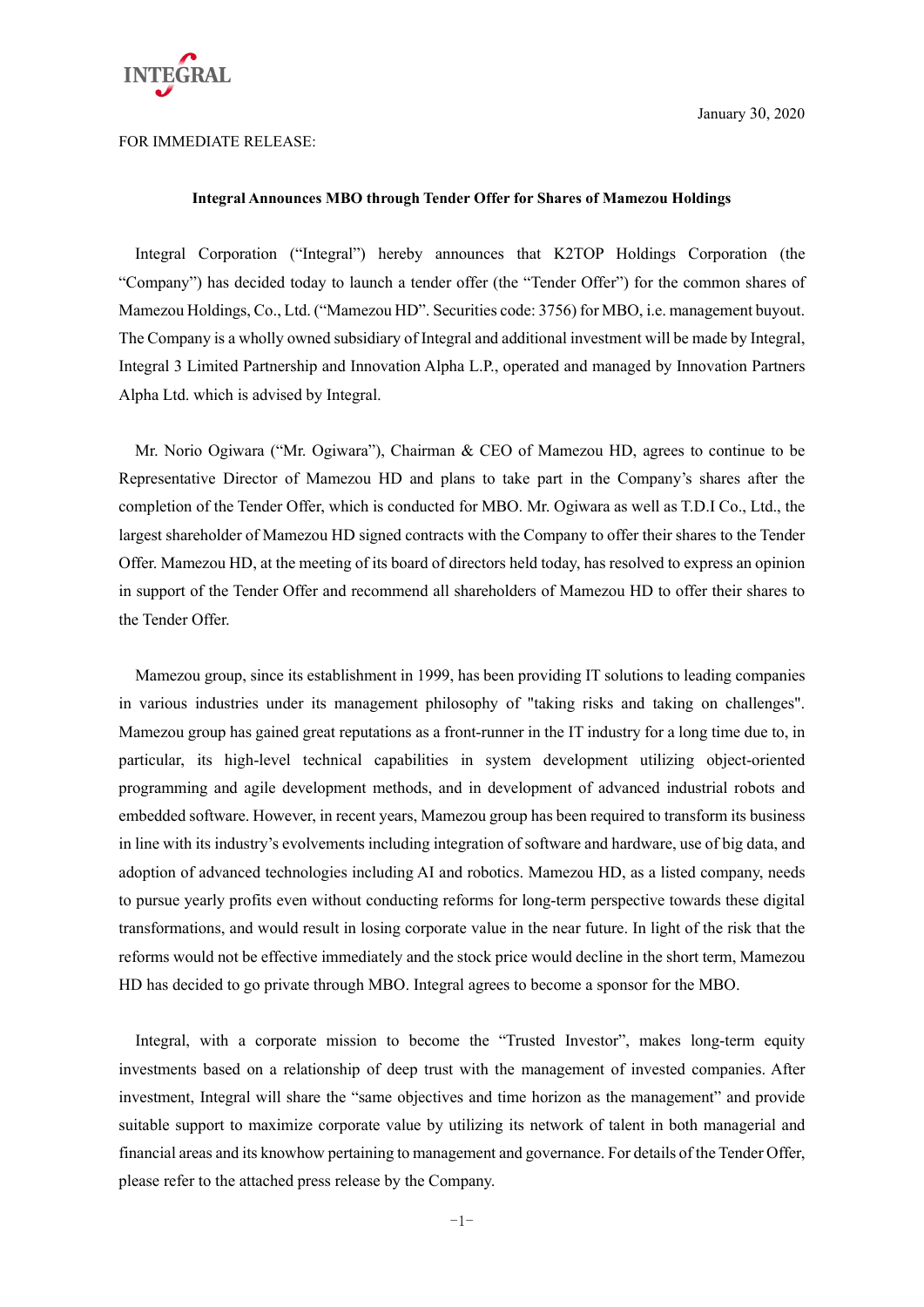

## **Please Contact Integral for Additional Information:**

10F, GranTokyo South Tower 1-9-2, Marunouchi, Chiyoda-ku, Tokyo 100-6610 Japan Integral Corporation Tel: +81-3-6212-6100 Fax: +81-3-6212-6099 URL: https://www.integralkk.com/en/

### **About Integral**

Integral (Representative Directors: Nobuo Sayama and Reijiro Yamamoto) was founded in September 2007 as an independent Japanese private equity company investing in listed and unlisted companies in Japan. "Integral" stands for "integral calculus – accumulation over time" meaning that the company will strive to establish a relationship of highest trust with the management of invested companies, and will aim to accumulate the highest wisdom over time. Integral makes equity investments from a long-range perspective through its unique "hybrid investment" approach, utilizing both principal and fund money for investment. Subsequent to investment, the company will provide optimal support in terms of management and finance through the "i-Engine" corporate value enhancement team, and will collaborate with the invested company sharing the same objectives and time horizon and seeing eye-to-eye with its management. Integral aspires to be a trusted investment fund, contributing to society through the success of invested companies.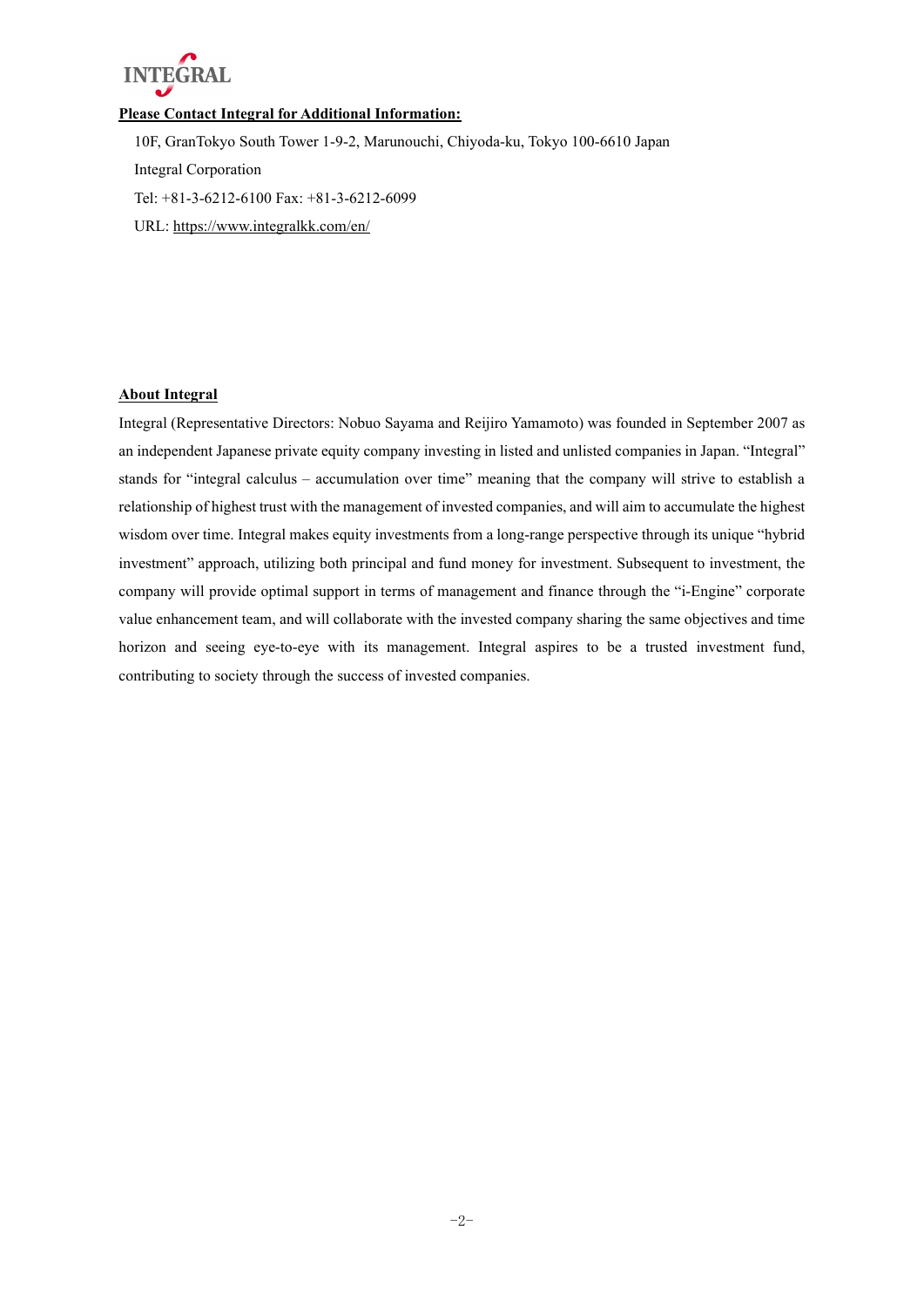

## *FOR TRANSLATION PURPOSES ONLY*

January 30, 2020

### FOR IMMEDIATE RELEASE

| Company Name   | <b>K2TOP Holdings Corporation</b>         |  |
|----------------|-------------------------------------------|--|
| Name of        | Yasuaki Sumikawa, Representative Director |  |
| Representative |                                           |  |
| Tel.           | $+81-3-6212-6098$                         |  |

# **Notice of Commencement of Tender Offer for Shares of Mamezou Holdings Co., Ltd. (Securities Code: 3756)**

K2TOP Holdings Corporation (hereafter "Offeror") hereby announce that it decided on January 30, 2020 to acquire common shares of Mamezou Holdings Co., Ltd. (the "Target Shares") (with securities code 3756, listed on First Section of Tokyo Stock Exchange), through a tender offer (the "Tender Offer") under the Financial Instruments and Exchange Act (Act No.25 of 1948, as amended; the same applies hereafter).

The Offeror is a joint stock corporation (*Kabushiki Kaisha*) incorporated on January 8, 2020 for the main purpose of acquiring and holding Target Shares and all of its issued shares are owned by Integral Corporation ("Integral") as of the date hereof. The Offer has no Target Shares as of today.

Integral is as an independent Japanese private equity company investing in listed and unlisted companies in Japan. "Integral" stands for "integral calculus – accumulation over time" meaning that the company will strive to establish a relationship with invested companies and will makes long-term equity investments by accumulating measures for sustainable enhancement of corporate value from long term perspectives. We share the same objectives and time horizon as the management of invested companies and supports in both managerial and financial areas with the aim to enhance their corporate value.

Integral has made investments in twenty-one (21) companies in total including, but not limited to, QB Net Holdings Co., Ltd., Skymark Airlines Inc., and Toyo Engineering Corporation. After each investment, we have supported the companies in both managerial and financial areas with the aim to enhance their corporate value.

Integral's philosophy is to aim for permanent business growth and development by conducting long-term investments and resource allotment rather than to pursue a short-term profit only by conducting cost reduction and enhancing operational efficiency. As an independent domestic fund with personnels who have engaged in M&A related businesses and corporate management for a long time and have a high level of expertise regarding these areas, Integral makes every effort to support invested companies in facilitating their growth strategies by giving the highest priority to enhancing the corporate value of invested companies while fully understanding and respecting the characteristics of management teams in Japanese companies.

The Offeror decided on January 30, 2020 to conduct the Tender Offer for the purpose of acquiring all of Target Shares, excluding treasury shares held by Mamezou Holding Corporation ("Mamezou HD"), and taking Mamezou HD private.